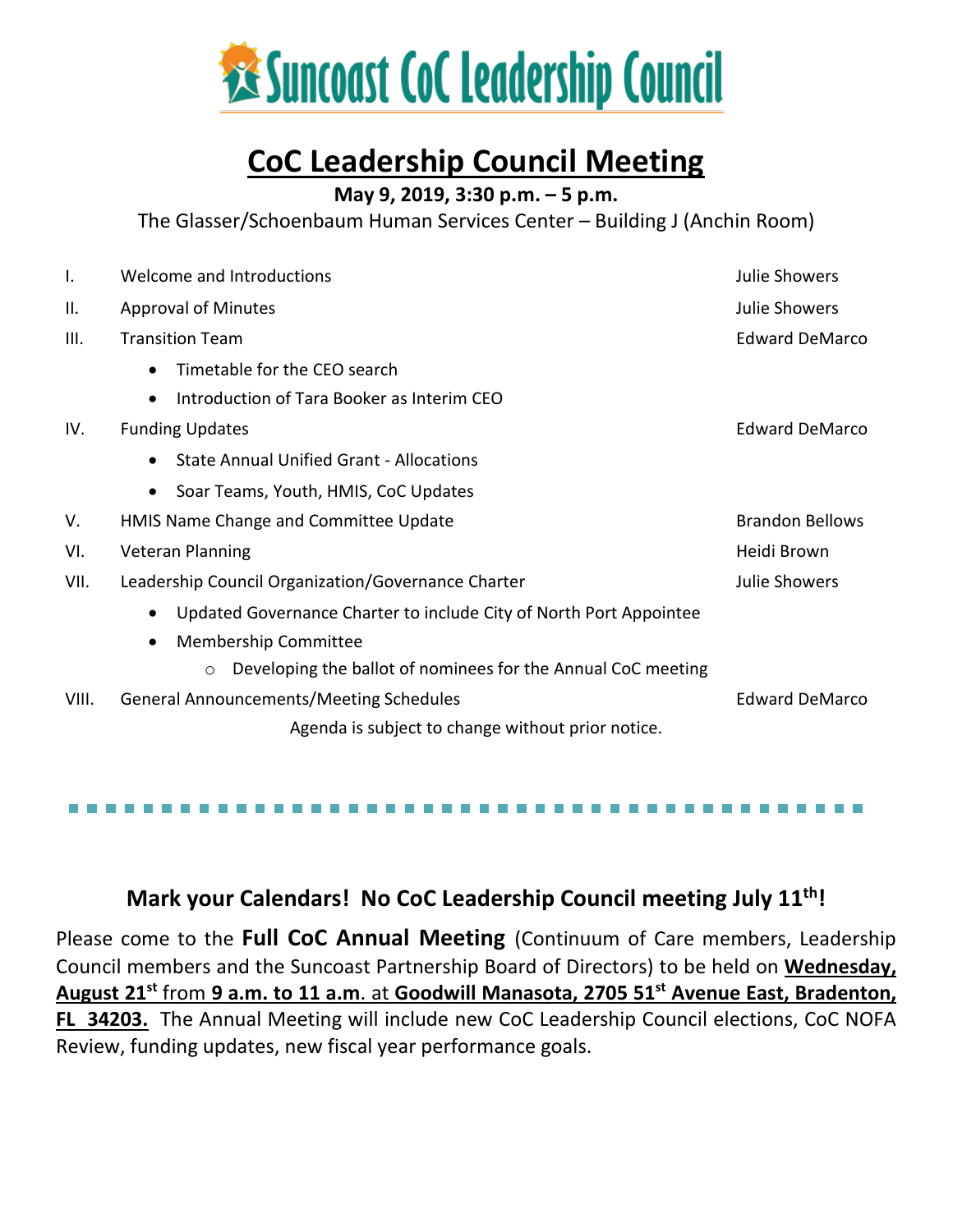

#### Meeting Minutes – May 9, 2019

**Location:** 1750 17th Street J1 - Sarasota, FL 34234

**Meeting Time:** 3:30 p.m. – 5 p.m.

#### **23 CoC Leadership Council Members:** 15 members in attendance

| <b>Name</b>        | Affiliation/Organization                  |
|--------------------|-------------------------------------------|
| Bellamy, Reggie    | <b>Manatee County Government</b>          |
| Brown, Heidi       | Jewish Family and Children's Service      |
| Clapp, David       | Central Florida Behavioral Health Network |
| DeMarco, Edward    | Suncoast Partnership to End Homelessness  |
| Eller, Scott       | C.A.S.L.                                  |
| Erozer, Adell      | <b>Turning Points</b>                     |
| Garcia, Elena      | <b>Manatee County Public Schools</b>      |
| McCleland, Lynette | The Center of Hope of South County        |
| McLaughlin, Ellen  | Sarasota Family YMCA                      |
| Minor, Erin        | <b>Harvest House Transitional Centers</b> |
| Roseboro, Jane     | Centerstone of Florida                    |
| Showers, Julia     | The Salvation Army, Manatee               |
| Stiff, Kevin       | The City of Sarasota Police Department    |
| Thaxton, Jon       | <b>Gulf Coast Community Foundation</b>    |
| Whiten, Charles    | The Salvation Army, Sarasota              |
|                    |                                           |
|                    |                                           |
|                    |                                           |
|                    |                                           |
|                    |                                           |
|                    |                                           |
|                    |                                           |
|                    |                                           |

**Public Attendees:** Justin Creel, St. Vincent De Paul, James McCloud, Genesis Health Services, Amy Jones, The Salvation Army, Sarasota

**Suncoast Partnership Staff:** Edward DeMarco, Tara Booker, Brandon Bellows, Amiee Barth, Nick Bell, Natasha Burton, Lauren Davis, Shellie Hummel, Devon Jarrett, Taylor Neighbors.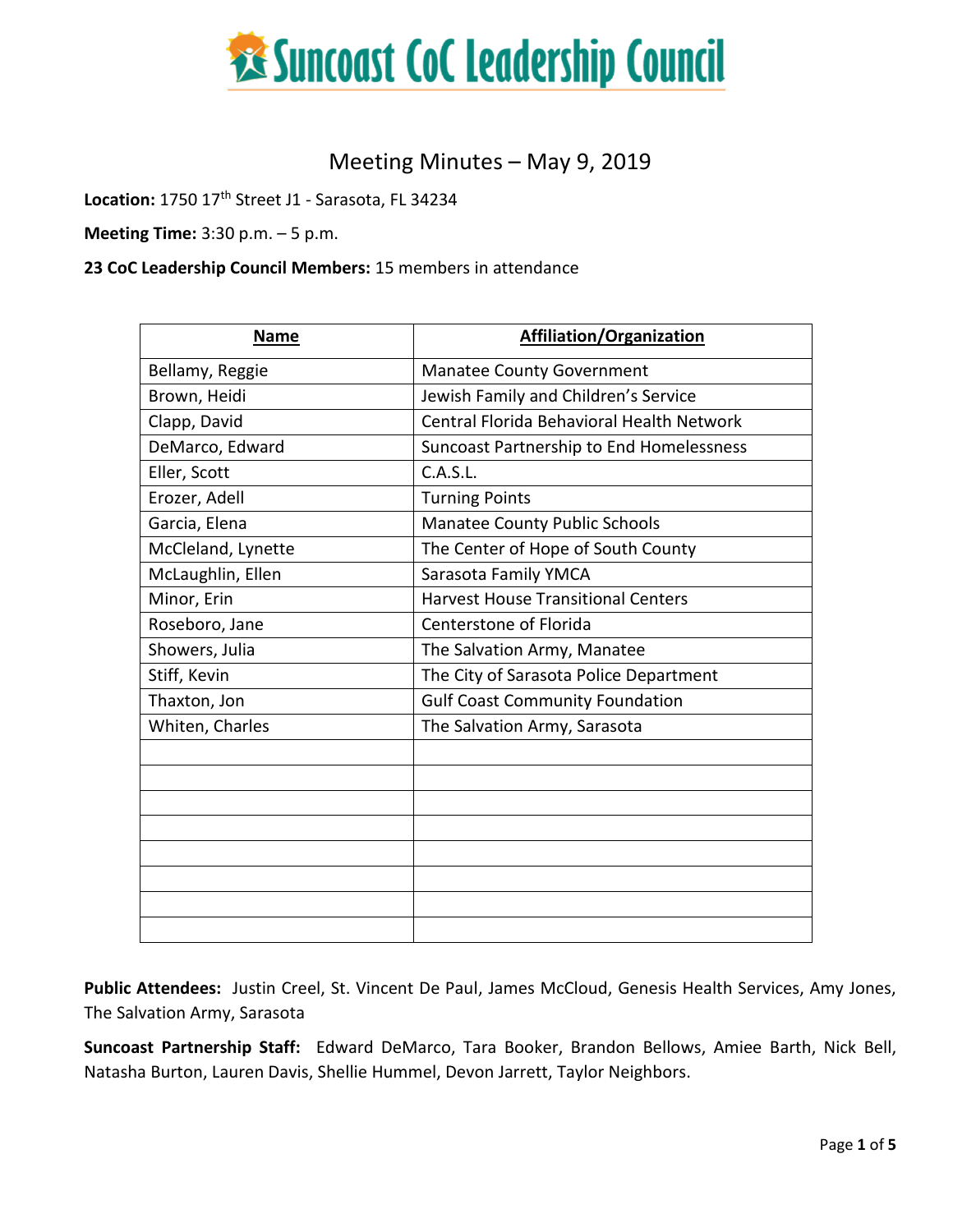

#### **I. Welcome**

Meeting was called to order by Julia Showers at 3:30pm

#### **II. Introductions and Certify Quorum**

Attendees introduced themselves and a quorum was certified.

#### **III. Action Item – Approval of 5.9.19 Minutes**

Julia Showers asked for a motion to approve the CoC Leadership Council minutes from March 14th, 2019 as distributed electronically. Information packets were provided. The motion was moved by Jon Thaxton, seconded by Erin Minor and approved unanimously. CoC Leadership Council members were reminded that if they are not an official member, that they are ineligible for voting.

#### **IV. Funding Updates**

Edward DeMarco updated the CoC Leadership Council on the status of the State Annual Unified Grant and Allocations.

Tara Booker shared with the CoC Leadership Council that Suncoast Partnership has been selected as a grantee for SOAR- the SSI/SSDI Outreach, Access, and Recovery.

Tara Booker informed that Council that the Youth NOVA will be submitted this upcoming Saturday. She thanked the YMCA for all their help in this process. She explained the timeline, with a submission due date May15<sup>th</sup> and an anticipated selection date in July. If selected the official start date would be August 19<sup>th</sup>, as long as HUD sticks to their timeline. Tara acknowledged that this was a tight turn around, but that this grant would bring in a minimum of one million dollars, potentially more, for our CoC's 16 to 24 year-old homeless youth population. The grant itself is \$75 million to be split between 25 communities, 8 must be rural, leaving 17 possible chances. It requires an eight-month planning period, with providers from both Sarasota and Manatee, to develop a comprehensive and coordinated plan to end youth homelessness.

The Leadership Council was informed that there was no new update on the HMIS grant that was submitted in January. Ed DeMarco reminded the Council that this was a large grant opportunity to enhance our HMIS and expand into Pasco County.

Ed DeMarco updated the Leadership Council on the status of the CoC application. He informed the Council that there has been no indication that HUD would not be moving forward with the drop of the CoC application in June. Tara Booker informed the Council that the tentative amount we will be applying for is \$884,000.00, which is an increase from the previous year.

#### **V. HMIS Name Change**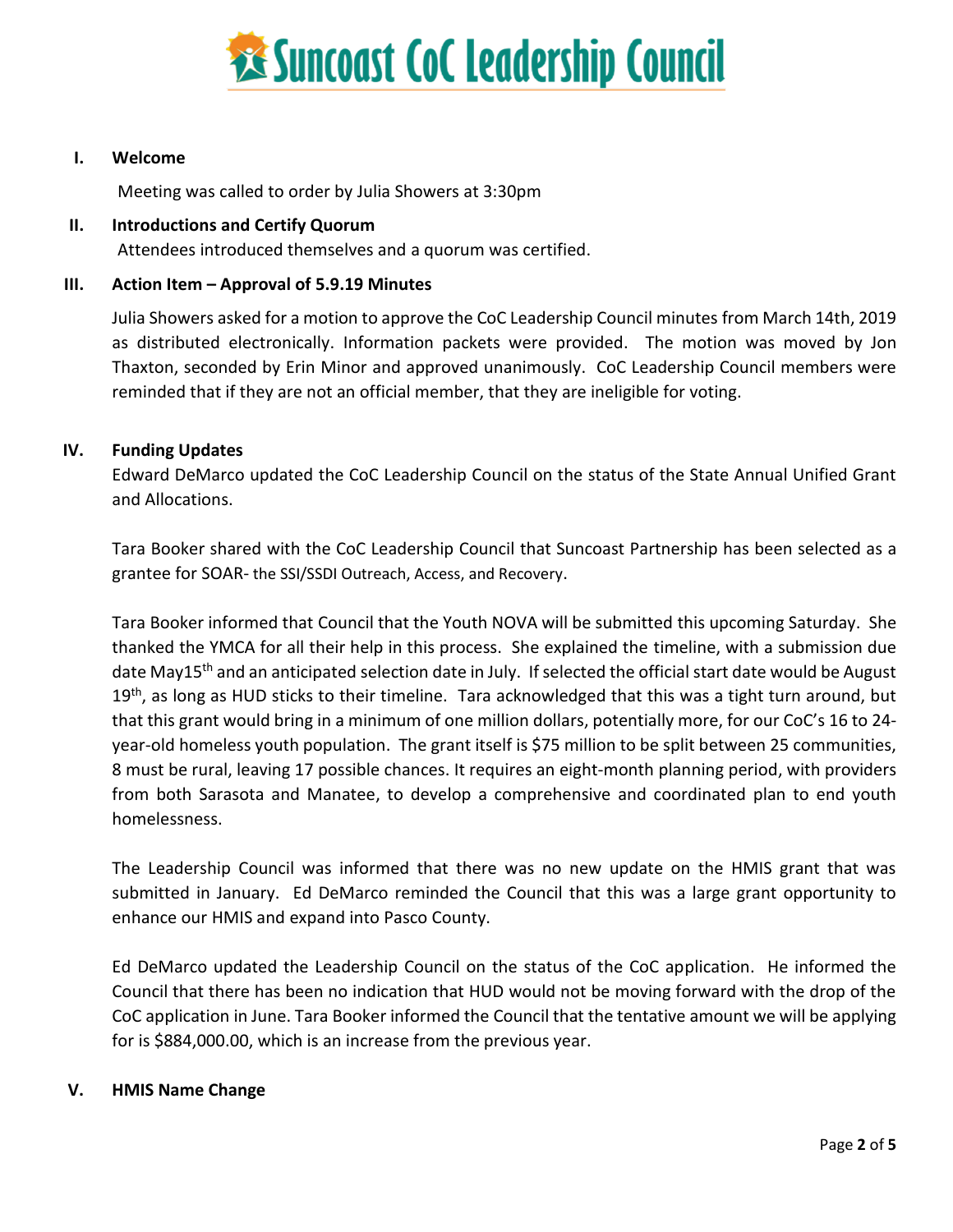## **Executions State Sunces Collections Connect Property**

Brandon Bellows explained what the HMIS Committee is and its role within our COC. He explained that the HMIS Committee had been asked to look at and make recommendations for re-naming HMIS. He explained that several providers had expressed a desire to re-name HMIS, due to client's reactions after learning what the HMIS acronym stood for. Brandon presented the Leadership Council with three options for review. The first being HSIS (Human Services Information System), the second was CSIS (Community Service Information System) and the final was not changing the name but leaving it as is.

Major Whiten from Salvation Army, Sarasota explained that he did not care either way but liked the sound of Human Services Information System (HSIS). Jon Thaxton from the Gulf Coast Community Foundation also commented that he did not care either way but expressed concern that the word Human may sound a little to sterile. It may also be mistaken/confused for the Sarasota Counties Health and Human Services Department. Reggie Bellamy from Manatee County asked if there were additional names recommended. Amiee Barth explained that the HMIS Committee had considered several others but decided to present the three current options to the Leadership Council. Erin Minor from Harvest House asked if the name would affect the currently signed client's releases of information in the system and what would changing the name entail? Brandon explained that it would not affect any signed agreements because the system itself is still an HMIS database. The name change is more cosmetic and how it is referred. The change would entail updating documents and materials referring to the database.

Julia Showers from the Salvation Army, Manatee called for a vote. The Leadership Council approved by a majority to change HMIS to CSIS (Community Services Information System).

#### **VI. Veteran Planning**

Heidi Brown from JFCS introduced herself and explained to the Council that part of her role on the Council was to represent the Veteran and SSVF projects in our CoC. She expressed concern that Veteran providers are missing the opportunity that being part of the CoC provides and noted that achieving the benchmarks that are required for the Veteran population, can only happen when we work collaboratively.

She went on to explain that working collaboratively meant involvement in planning meetings. She expressed the need that all projects that do meaningful work on behalf of Veterans should be participating. The Council was then informed that at the last planning meeting only two agencies were in attendance. She asked the members of the Council to please agree and have the agencies they represent, give importance to these meetings and to understand that without participation and support of these providers, developing of any strategic plan to end Veteran homelessness and achieving the required benchmarks of our CoC is very difficult.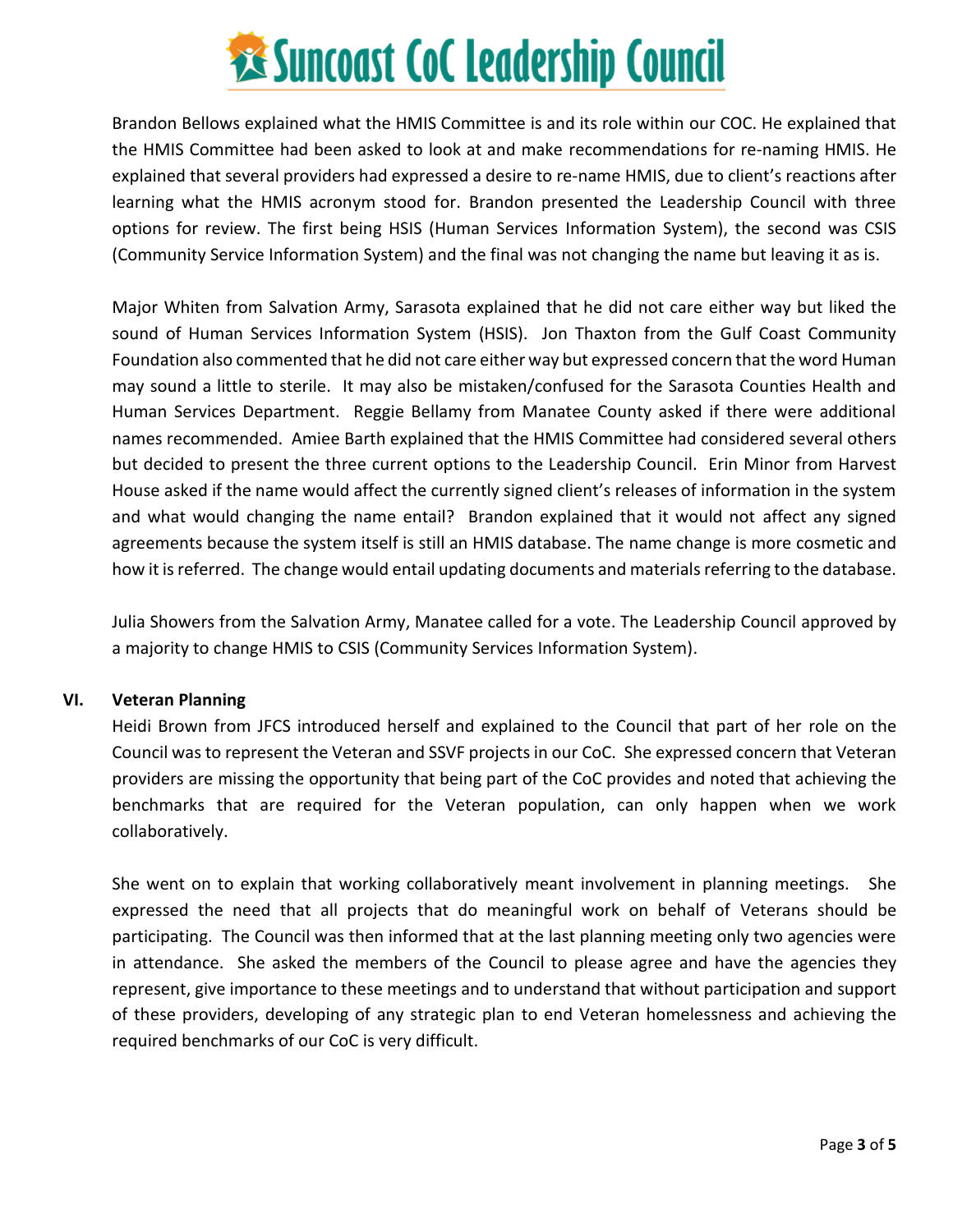## **Executions State Cock Leadership Council**

Lauren Davis explained that these meeting take place on the first Tuesday of every month. Reggie Bellamy from Manatee County expressed interest in possibly attending but was wondering if the date and/or time could be changed. Tara Booker explained that this date and time was originally setup so that the VA would be able to have a representative present. However, it may be a possibility if, readdressed with the VA representative.

Julia Shower from the Salvation Army – Manatee also suggested that the email list be verified to ensure that all the individuals that should be invited are on it. Also, the list should probably include their supervisors/manger help to ensure that representation is present.

#### **VII. CoC Leadership Council Organization / Governance Charter**

Julia Shower from the Salvation Army informed the Leadership Council of the small change in the charter of the maximum allowable size of the Council from 29 to 30 members on page three. She explained that this was done to allow room for the City North Port to appoint a member to the Leadership Council. This didn't need to be voted on, as this was the result of the prior meeting agreed upon vote. The question was raised if they had identified anyone for this seat. Ed DeMarco from Suncoast Partnership informed the Council that they had not.

Julia Shower from the Salvation Army explained that this was the reason for the next agenda item, the development of a membership committee. She pointed out to the Council that the current membership list with end of term dates had been included in their packets. Many members were due to depart unless they wish to continue to serve. She went on to explain to those who would like to continue, the process of being voted in will be required again.

A request was made to the Leadership Council for volunteers, that would like to be part this Membership Committee. It was explained that their role would be reviewing and identify possible candidates for both elected and appointed members. Julia Shower informed the Council that she would be the chair of this committee and that an email requesting additional volunteers would be sent out.

Ed DeMarco explained that there were currently four vacant slots for elected members and three vacant slots appointed members. He further explained that there had not been such a committee in the past but now that the first two-year terms are ending, it is important that we have one. The election for these seats, will take place at the August CoC meeting being held at the Goodwill in Manatee.

#### **VIII. Information and Public Comments**

- 1. Adell Erozer asked about the dashboard and why it was not received this time. It was explained that is was done quarterly.
- 2. Adell Erozer also wanted to know how and what calculations were involved in producing the